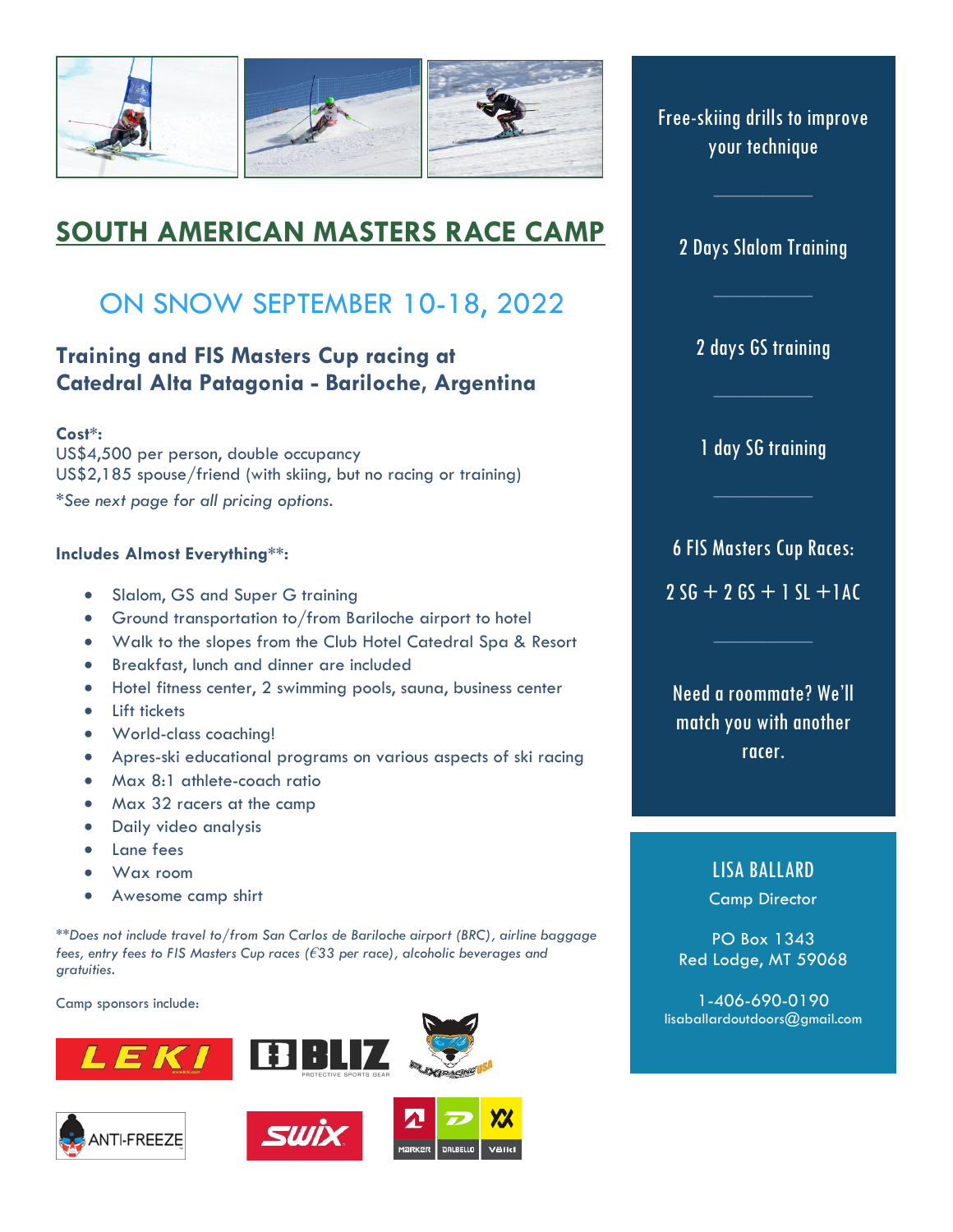## **SCHEDULE:**

Thu, Sep 8: Depart USA and other countries for Bariloche, Argentina.

Fri, Sep 9: Arrive in Bariloche. Transfer to hotel.

Sat, Sep 10: Acclimatization day - Free skiing and drills on slalom skis with coaches.

Sun, Sep 11: Slalom training (morning + afternoon sessions).

Mon, Sep 12: Slalom training (morning). Afternoon off.

Tues, Sep 13: Free skiing drills on GS skis (morning); GS training (afternoon)

Wed, Sep 14: GS training (morning + afternoon sessions)

Thu, Sep 15: SG training (morning). Afternoon off.

Fri, Sep 16: FIS Masters Cup – 2xSG (2nd SG counts as stand-alone race and as part of Alpine Combined)

Sat, Sep 17: FIS Masters Cup – SL + AC (3 runs. 1 run counts for Alpine Combined.)

Sun, Sep 18: FIS Masters Cup – 2xGS races (2 one-run GS races)

Mon, Sep 19: Depart Bariloche.

Tue, Sep 20: Arrive home.

*Note: You must be a member of your country's national governing body for alpine ski racing, e.g. US Ski and Snowboard, and hold an FIS Masters license to compete.*

## **COACHES**











**Lisa Ballard Miguel Azcarate Brenna Kelleher Nate Schwing Parker Densmore**

**Lisa Ballard**, Camp Director: 2022 FIS Masters GS Champion, 2nd Overall. 2020 FIS Masters SG Champion. 2X FIS Masters age-group champion. 2020 Canadian Masters Grand Champion. 6X US Masters Skier-of-the-Year. 100+ US alpine masters titles (DH, SG, GS, SL). Former member, US Ski Team. Former member, Dartmouth Ski Team. 30 years coaching experience. Former ski analyst/commentator, ESPN and other networks. Author, *Ski Faster! Guide to Racing & High Performance Skiing*. Founder, Director: YOUR TURN masters race camps and women's ski events. Director, masters programs at Big Sky and Red Lodge, Montana.

**Miguel Azcarate**: Training Center Director, Holiday Valley. Co-owner, Mud Sweat n'Gears ski retailer. Head Coach, Ligety-Weibrecht Summer Ski Camps, Mt Hood, OR. Former pro ski racer from Spain. Master boot-fitter. Guest coach, U.S. Ski Team. Ski boot guru!

**Brenna Kelleher**: Montana State University ski team; 2X PSIA National Team, 2016-2020, 2021-2024. PSIA Level III ski instructor, Big Sky. Coach, Keely's Camps; Coach, Big Sky Early Season Masters Camp. World Champion whitewater kayaker (2001).

Nate Schwing: Former NorAm and USCSA college racer. 9th, 2004 US National GS. Masters National Champion. Head FIS Coach, Sun Valley, 2007-2020. Currently Head U16 Coach, Sun Valley. Coach, Hailey (ID) ski team, 2005-2006. Coach, South American Masters Race Camp, Valle Nevado, Chile (with Bill Skinner).

**Parker Densmore,** Assistant Coach/Videographer: USSS Level 100 coach. Ski patrol/avalanche control, Park City Mountain Resort, 2019-present. Assistant Coach, South American Masters Race Camp, Nevados de Chillan, Chile. Former coach, Silver Run Ski Foundation (Red Lodge, MT). Trip leader, Apogee Adventures. Former junior racer, Holderness School. BA, Geology/Film (St. Lawrence University), Spanish language skills. NOLS-Certified Wilderness EMT.